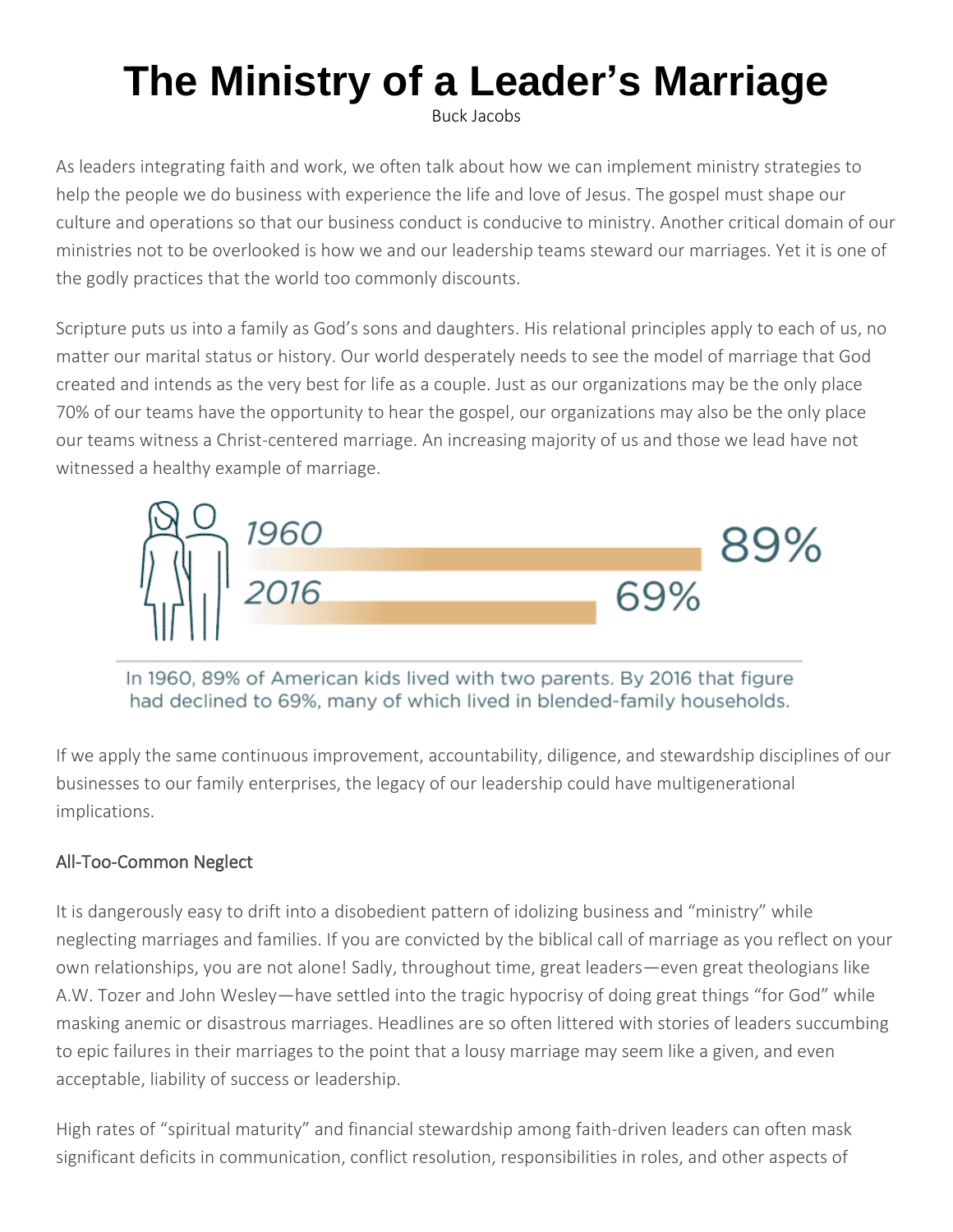marriage. Many leaders mistake a lack of volatility for relational wellness, while dysfunction overtakes their marriages. Merely avoiding divorce is no more similar to cultivating a healthy marriage than avoiding bankruptcy is to grow a healthy business. Complacent leaders who tolerate dysfunctional relationships are like [frogs in a simmering pot.](https://www.linkedin.com/pulse/boiling-frog-syndrome-suyash-jaju/)

The world may celebrate a hustle culture where "10X at any cost" is the badge of honor. But as sons and daughters of God, we're invited to live in a different Kingdom, where the economy of success is anchored in the gospel. There are very few instances in which our Father suggests He won't listen to our prayers, but one we can't (yet many do) ignore is when we rebelliously neglect our spouse as a co-heir of the grace of life [\(1 Pet. 3:7\)](https://www.biblegateway.com/passage/?search=1+Pet.+3%3A7&version=ESV).

### The Powerful Mystery of Marriage

In **Ephesians 5:32**, the Apostle Paul described marriage to a new group of Jesus-followers as a "profound [mystery](https://www.desiringgod.org/articles/the-mystery-of-marriage)." He didn't mean mystery in the sense of a Netflix thriller. No, he meant it is a deep marvel to be studied and appreciated, containing remarkable merit, and meaning God intends for the marriage relationship to demonstrate the relationship we get to experience with Jesus.

As imperfect people in relationships with imperfect people, surrounded by imperfect examples, and coming out of imperfect families—this "mystery" can feel like a mandate for futility or a recipe for frustration. Dr. Emerson Eggerichs, author of *[Love and Respect](https://www.amazon.com/Love-Respect-Desires-Desperately-Needs/dp/1591451876/ref=asc_df_1591451876/?tag=hyprod-20&linkCode=df0&hvadid=312111868709&hvpos=&hvnetw=g&hvrand=10762991395674380852&hvpone=&hvptwo=&hvqmt=&hvdev=c&hvdvcmdl=&hvlocint=&hvlocphy=9028050&hvtargid=pla-406163954073&psc=1)*, expresses insights and opportunities in this mystery as four progressive cycles.



## **Cycles of Love and Respect**

### My Beloved and Friend

Marriage is sometimes treated like a business deal, two people living parallel lives and monitoring whether the other is upholding his or her terms of the agreement. By contrast, the bride in the Song of Solomon has the right idea when she says, "This is my beloved and this is my friend"([Song of Solomon 5:16\)](https://www.biblegateway.com/passage/?search=song+of+solomon+5%3A16&version=ESV). She has God's view of marriage in mind, and it is not a contract—it is a covenant.